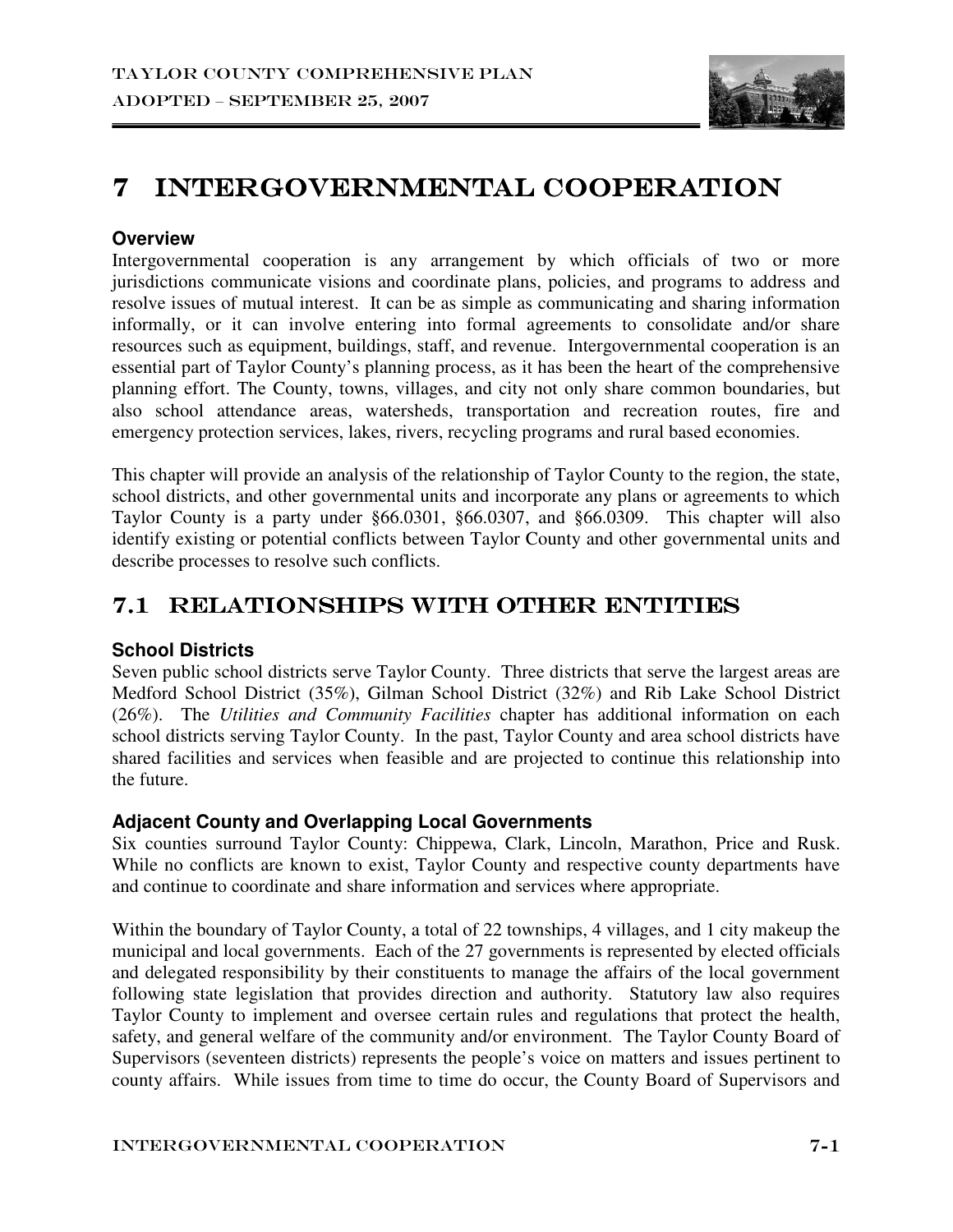

County Departments have and continue to respond on the values and best judgments representing the county as a whole.

### **State**

There are several state agencies that affect planning in Taylor County. The County is located within the Wisconsin Department of Transportation's (WisDOT) Northwest Region, with its regional office located in Eau Claire. WisDOT plays in important role in supporting all forms of transportation. The department is responsible for planning, building and maintaining Wisconsin's network of state highways and Interstate highway system. The department shares the costs of building and operating county and local transportation systems - from highways to public transit and other modes. WisDOT plans, promotes and financially supports statewide air, rail and water transportation, as well as bicycle and pedestrian facilities. Taylor County currently has a working relationship with the Wisconsin Department of Transportation.

The County is located in the Wisconsin Department of Natural Resources (WDNR) Northern Region, with its regional office in Spooner. The Department of Natural Resources is dedicated to the preservation, protection, effective management, and maintenance of Wisconsin's natural resources. It is responsible for implementing the laws of the state and, where applicable, the laws of the federal government that protect and enhance the natural resources of our state. It is the one agency charged with full responsibility for coordinating the many disciplines and programs necessary to provide a clean environment and a full range of outdoor recreational opportunities for Wisconsin citizens and visitors. The WDNR manages the Pershing Wildlife Area in the Town of Pershing and the 200 acres surrounding Diamond Lake. Taylor County currently has a working relationship with the Wisconsin Department of Natural Resources.

Taylor County, WisDOT, WDNR and other State Departments continue to coordinate and discuss issues and potential joint projects in efforts to provide desirable and valuable service to residents and visitors of the county. Continued cooperation will ensure future dialog and accomplishments benefiting the county.

### **Federal**

The U.S. Forest Service manages approximately 123,000 acres of the Chequamegon-Nicolet National Forest in Taylor County. The Chequamegon-Nicolet National Forest is a very popular National Forest. People use the forest to camp, picnic, fish, swim, backpack, hike, bike, boat, view wildlife, ATV, snowmobile and ski. The relationship linking Taylor County and the Forest Service can be described as harmonious as the National Forest has become one of the county's most important and most popular economic assets. Continued cooperation will ensure future dialog and accomplishments benefiting the county. However, local government concerns have been expressed regarding the need for continued forest harvesting practices, forest road improvements and maintenance payments, and direct communication with forest management staff.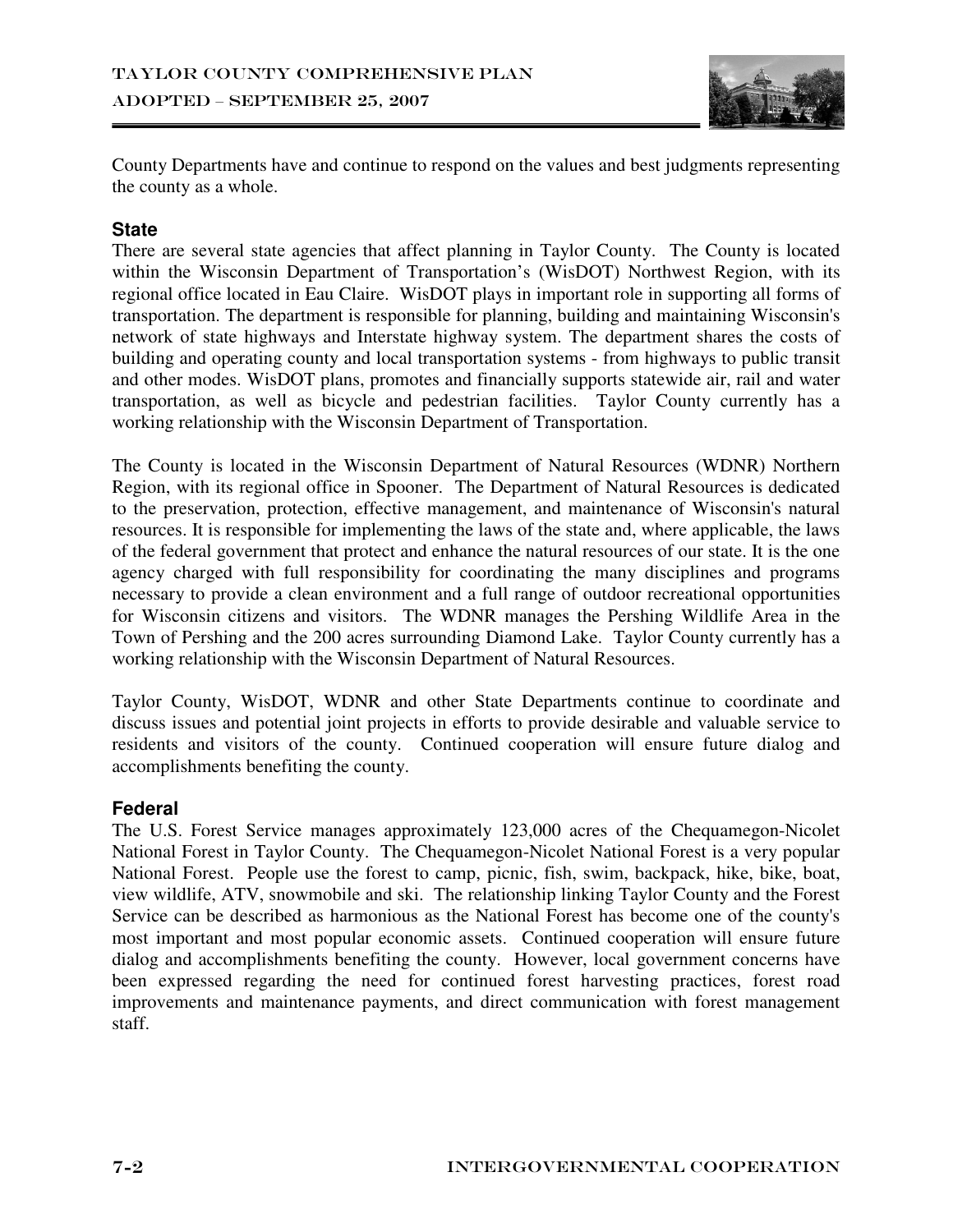

#### **Region**

Taylor County is within the Northwest Regional Planning Commission's (NWRPC) area of representation. NWRPC is an economic development district and planning agency for the counties of Ashland, Bayfield, Burnett, Douglas, Iron, Price, Rusk, Sawyer, Taylor, and Washburn. This includes the tribal nations of Bad River, Red Cliff, Lac du Flambeau, Lac Courte Oreilles, and St. Croix. Planning services provided by the Commission include comprehensive and land use planning; community development; economic development, hazard mitigation planning, transportation planning, wildfire protection planning and recycling and cleensweep programs and services. Taylor County has worked with the NWRPC on various projects.

### 7.2 PLANNING AND OTHER AGREEMENTS

Taylor County has developed a number of internal planning and development documents that provide fundamental guidance to various departments. While many of these documents have been identified within respective chapters, a summary of such documents is listed below and is not an all-inclusive representing the entire county.

- ♦ Taylor County Airport Zoning Ordinance
- ♦ Taylor County Five-Year Road Improvement Plan
- ♦ Taylor County Recycling "Responsible Unit"
- ♦ Taylor County Outdoor Recreation Plan
- ♦ Taylor County Forest Management Plan
- ♦ Taylor County Farmland Preservation Plan
- ♦ Taylor County Shoreland Zoning Ordinance
- Taylor County Subdivision Ordinance

Taylor County and external agencies and organizations have established agreements in which certain work elements are completed. Once such agreement is with the WisDOT for the county's work on state highway maintenance and snow plowing. Another agreement dealt with the 2006- 2007 expansion of the high-voltage transmission line that crosses the county.

### 7.3 EXISTING AND POTENTIAL CONFLICTS

The comprehensive planning legislation requires Taylor County to identify existing and potential problems between the County and other governmental units, and describe processes to resolve such conflicts. While the overall planning process was designed to avoid and minimize potential conflicts, existing and potential conflicts remain that may have an impact throughout the county. It is important to note such conflicts to enable governments and others the ability to open dialog to address such issues. The following section addresses known or potential conflicts as well as a potential solution process.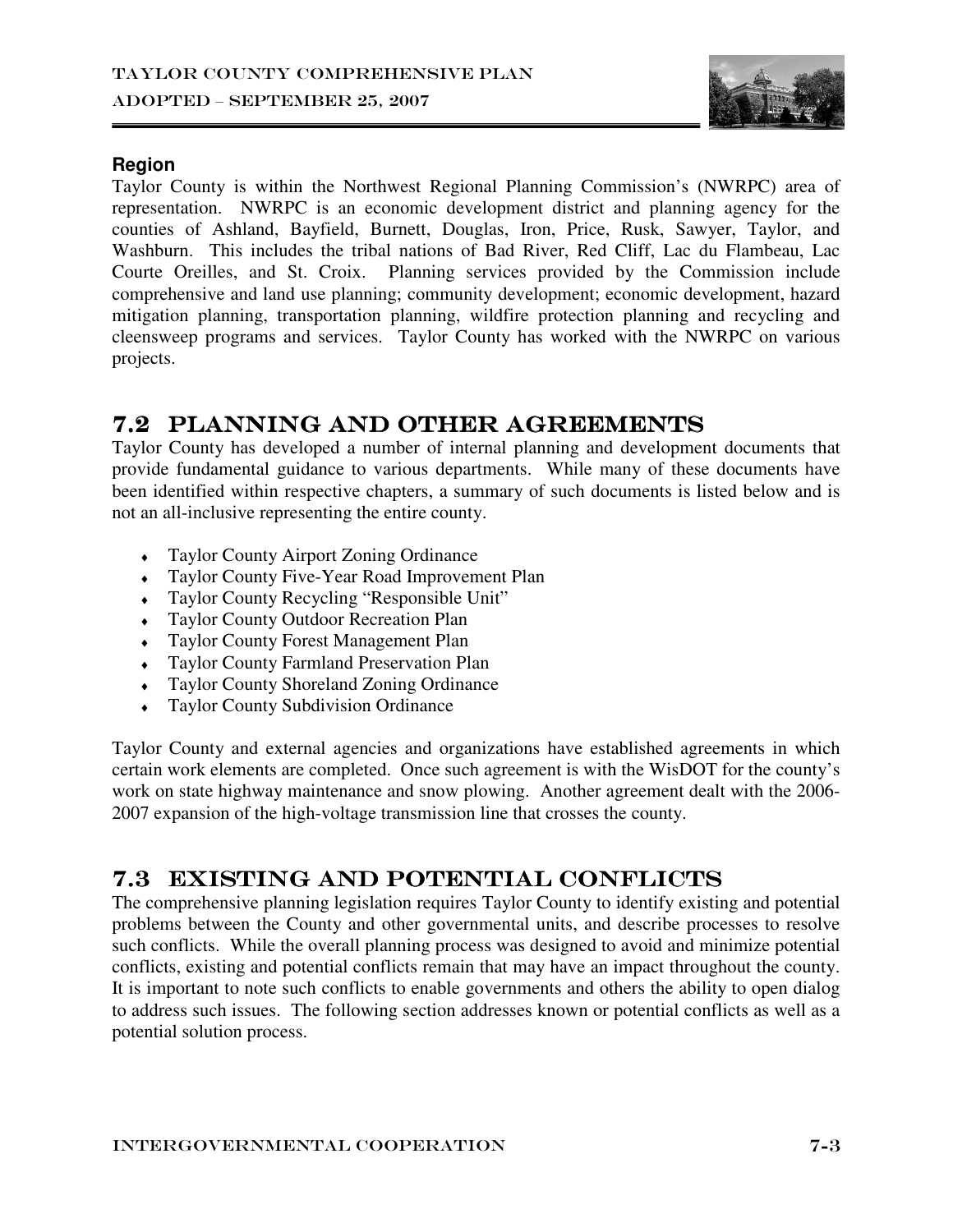

### **Existing Conflicts**

- *Extra-territorial zoning issues surrounding the City of Medford and surrounding townships.*
- *Indifference to any planning by municipalities until something directly affects that community.*

### **Potential Conflicts**

- *Taylor County plan with towns who do not want to plan.*
- *Conflicts with anti-land use groups concerning any planning efforts.*
- *Possible variances in plans for adjacent county land use plans.*

### **Process to Resolve Conflicts**

What follows is a discussion of formal and informal techniques for resolving conflicts. Each dispute and/or conflict resolution technique has a purpose. When considering how to resolve a conflict, Taylor County will need to determine whether the conflict can be settled out of court and which resolution process is the most appropriate for the type of conflict.

**Mediation** is a cooperative process involving two or more parties and a mediator. The mediator, a neutral third party with special skills and training in dispute resolution, helps the parties voluntarily reach a mutually agreeable settlement of the issue in dispute.

**Binding arbitration** is a process where a neutral person is given the authority to make a legally binding decision and is used only with the consent of all of the parties. The parties present evidence and examine witnesses and the arbitrator makes a determination based on evidence.

**Non-binding arbitration** is a technique in which a neutral person is given the authority to render a non-binding decision as a basis for subsequent negotiations between the parties after the parties present evidence and examine the witnesses.

**Early neutral evaluation** is a process in which a neutral person evaluates brief written and oral presentations early in the litigation process. The neutral person provides an initial appraisal of the merits of the case with suggestions for conducting discovery and obtaining a legal ruling to resolve the case as efficiently as possible.

**A focus group** can be used to resolve disputes by using a panel of citizens selected in a manner agreed upon by all of the parties. The citizens hear presentations from the parties and after hearing the issues the focus group deliberates and renders an advisory opinion.

**A mini-trial** consists of presentations by the parties to a panel of selected and authorized by all the parties to negotiate a settlement of the dispute that, after the presentations, considers the legal and factual issues and attempts to negotiate a settlement.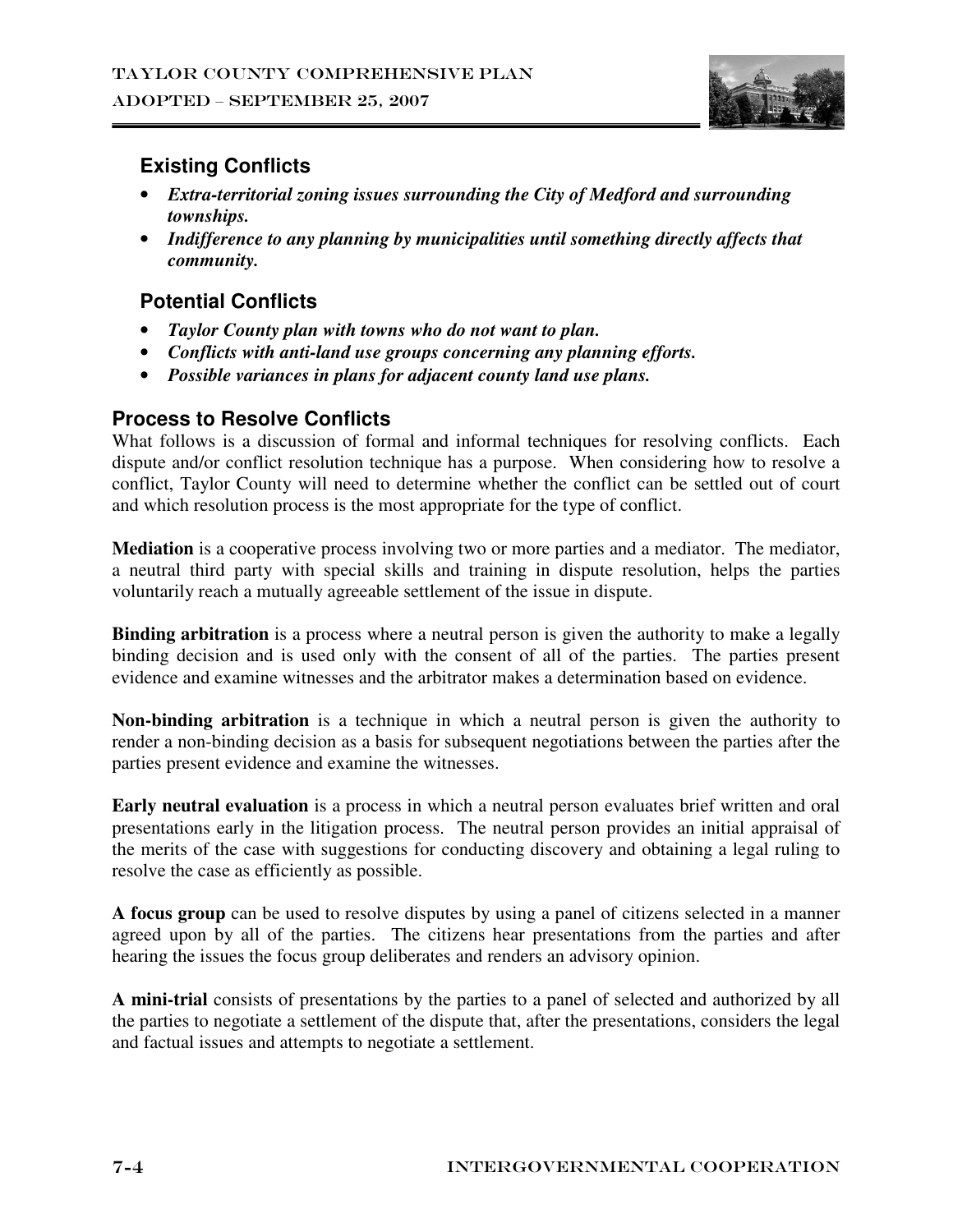

**A moderated settlement conference** is a process in which conferences are conducted by a neutral person, who hears brief presentations from the parties, in order to facilitate negotiations. The neutral person renders an advisory opinion in aid of negotiation.

**A summary jury trial** is a technique where attorneys make abbreviated presentations to a small jury selected from the regular jury list. The jury renders an advisory decision to help the parties assess their position to aid future negotiation.

### 7.4 PROGRAMS AND IMPLEMENTATION TOOLS

Implementation tools (programs) are the specific means by which Taylor County can accomplish its plan goals, objectives and actions. There are an infinite number of ways local units of government can cooperate and coordinate to implement their comprehensive plans. This section will describe four main avenues that Taylor County and its municipalities could utilize to help implement the intergovernmental cooperation element of this comprehensive plan.

#### • **Cooperating with Services**

Cooperating with services may be the easiest area that Taylor County and other jurisdictions can agree on. It can be a chance to build a base of success and positive feelings from which more challenging intergovernmental projects can be undertaken. Some ideas for how to cooperate with services include: voluntary assistance, trading services, renting equipment, contracting, routine county services, sharing municipal staff, consolidating services, joint use of a facility, special purpose districts, joint purchase and ownership of equipment, and cooperative purchasing.

### • **Cooperating with Regulations**

Taylor County creates and administers ordinances, laws and regulations. These ordinances, laws and regulations are important because they play a key role in implementing this plan. How Taylor County's ordinances relate to those of neighboring communities and to the laws of other jurisdictions could influence whether or not this plan is implemented. Examples of the kinds of laws and ordinances that Taylor County could cooperate with neighboring communities include general zoning ordinances, official maps, agricultural zoning ordinances, and stormwater management ordinances.

#### • **Cooperating with Sharing Revenue**

Sharing revenue can improve relationships between communities and other area jurisdictions, enhance services for residents, and improve the area's functioning as a whole. An example of this could simply be two communities that apply jointly for a state or federal grant.

#### • **Cooperating within Boundaries**

Boundary agreements may be the most challenging of all intergovernmental issues. Cooperative boundary agreements, although more associated with incorporated municipalities, affect our lives, impacting land uses and development, services, revenue,